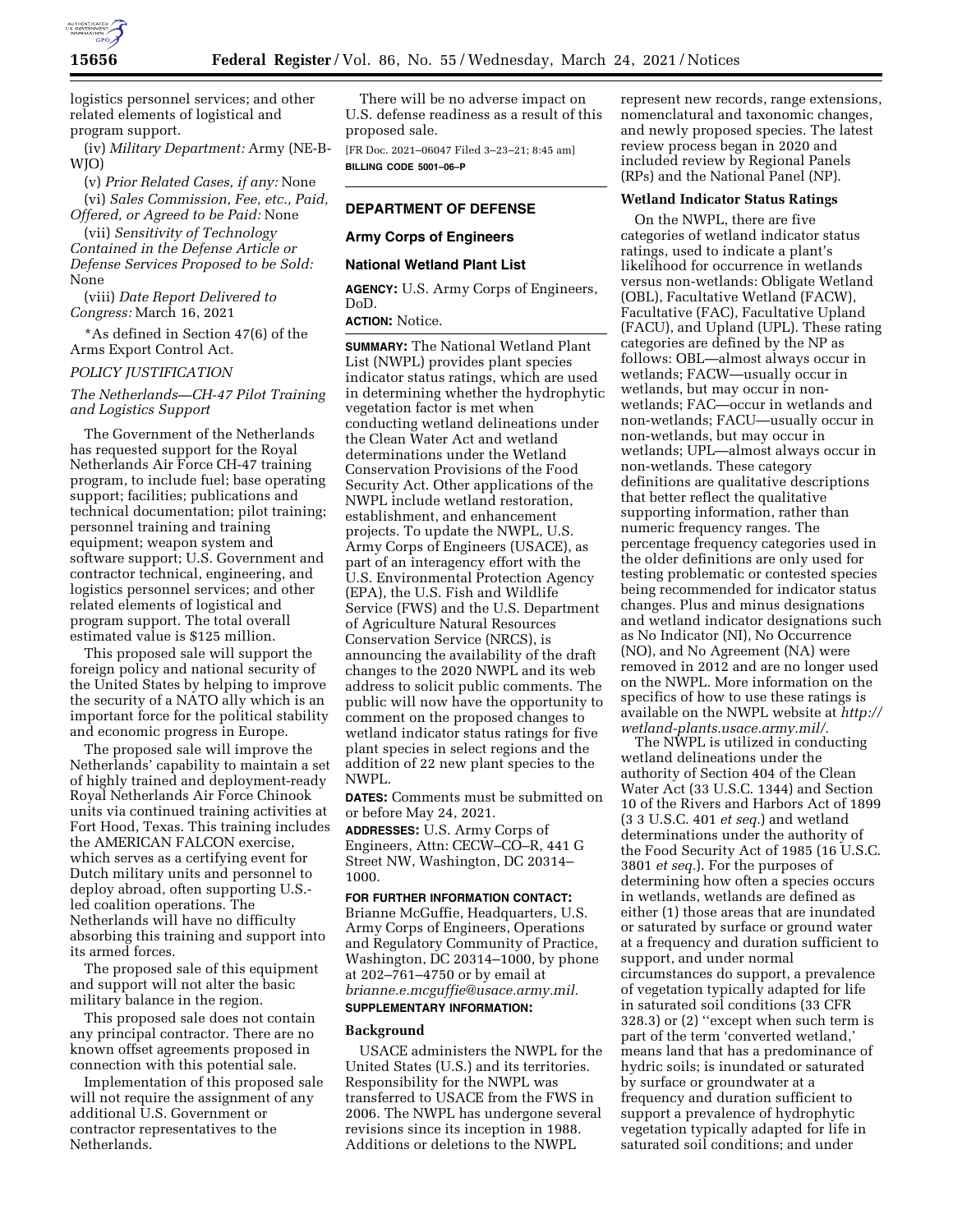normal circumstances does support a prevalence of such vegetation, except that this term does not include lands in Alaska identified as having a high potential for agricultural development and a predominance of permafrost soils." (16 U.S.C. 3801(a)(27) and 7 CFR 12.2). Because each plant species being evaluated occurs as part of a vegetation assemblage, examining all species present in relation to their assigned wetland fidelity may be useful in assessing hydrophytic vegetation.

## 2020 Update Information

For the 2020 NWPL update, the NWPL NP and RPs reviewed proposed wetland rating changes or additions for 27 species and 48 regional ratings (some species were reviewed for multiple regions) submitted by the public. Twenty-two of these species were proposed for addition to the NWPL, and five species were submitted for a rating change request in one or more regions. Submitted information was reviewed by the NP and RPs, and proposed 2020 ratings for these species were determined, as detailed below. Note that

all submitted species are included here, regardless of whether or not the NP and RPs proposed a rating change. Hence, for those species where a rating change request was submitted but review of the submitted information did not result in a rating change for the 2020 update, the current and proposed ratings are the same. In several cases, it was determined that a species recommended for addition did not occur within the region recommended (per USDA PLANTS). In these cases, no proposed species addition or indicator status was carried forward.

| Species                 | Region      | Current<br>2018<br><b>NWPL</b><br>rating | Proposed<br>2020<br><b>NWPL</b><br>rating |
|-------------------------|-------------|------------------------------------------|-------------------------------------------|
|                         | MW          | NL                                       | <b>FACW</b>                               |
|                         | NCNE        | NL                                       | <b>FAC</b>                                |
|                         | AGCP        | NL                                       | OBL                                       |
|                         | AGCP        | NL                                       | <b>FACU</b>                               |
|                         | EMP         | NL                                       | <b>FACU</b>                               |
|                         | $MW$        | NL                                       | <b>FACU</b>                               |
|                         | EMP         | NL                                       | <b>FACU</b>                               |
|                         | $MW$        | NL                                       | <b>FACU</b>                               |
| Asplenium scolopendrium | <b>EMP</b>  | NL                                       | <b>FACU</b>                               |
|                         | NCNE        | NL                                       | <b>UPL</b>                                |
|                         | AW          | FAC                                      | <b>FACU</b>                               |
|                         | MW          | NL                                       | <b>FAC</b>                                |
|                         | NCNE        | UPL                                      | <b>FACU</b>                               |
|                         | MW          | NL                                       | <b>FACU</b>                               |
|                         | NCNE        | NL                                       | UPL                                       |
| Dalea foliosa           | NCNE        | NL                                       | FAC                                       |
|                         | EMP         | NL                                       | <b>FAC</b>                                |
|                         | MW          | NL                                       | <b>FAC</b>                                |
|                         | AGCP        | NL                                       | <b>FACU</b>                               |
|                         | <b>EMP</b>  | NL                                       | <b>FACU</b>                               |
|                         | AGCP        | NL                                       | <b>FAC</b>                                |
|                         |             |                                          |                                           |
|                         | AW          | NL                                       | <b>FAC</b>                                |
|                         | <b>WMVC</b> | NL                                       | <b>FAC</b>                                |
|                         | MW          | NL                                       | <b>FACU</b>                               |
|                         | NCNE        | NL                                       | <b>FACU</b>                               |
|                         | AGCP        | NL                                       | <b>FAC</b>                                |
|                         | GP          | NL                                       | <b>FACU</b>                               |
|                         | HI          | NL                                       | FAC                                       |
|                         | AGCP        | NL                                       | OBL                                       |
|                         | NCNE        | NL                                       | OBL                                       |
|                         | MW          | NL                                       | <b>FACU</b>                               |
|                         | EMP         | NL                                       | <b>FACU</b>                               |
|                         | AGCP        | FACU                                     | <b>FAC</b>                                |
|                         | GP          | NL                                       | <b>FAC</b>                                |
|                         | MW          | NL                                       | <b>FAC</b>                                |
|                         | NCNE        | NL                                       | <b>FACW</b>                               |
|                         | <b>WMVC</b> | FAC                                      | <b>FACW</b>                               |
|                         | AGCP        | FACW                                     | <b>FAC</b>                                |
|                         | AW          | NL                                       | <b>FACU</b>                               |
|                         | <b>WMVC</b> | NL                                       | <b>FACU</b>                               |
|                         | AW          | NL                                       | <b>FACW</b>                               |
| Spiranthes diluvialis   | GP          | NL                                       | <b>FACW</b>                               |
| Spiranthes diluvialis   | <b>WMVC</b> | NL                                       | <b>FACW</b>                               |
|                         | EMP         | NL                                       | <b>FACU</b>                               |
|                         | MW          | NL                                       | <b>FACU</b>                               |
|                         | AW          | NL                                       | FAC                                       |
|                         | WMVC        | NL                                       | <b>FAC</b>                                |
|                         | HI          | NL                                       | OBL                                       |

\* NL = "Not Listed" and indicates proposed additions to the NWPL.